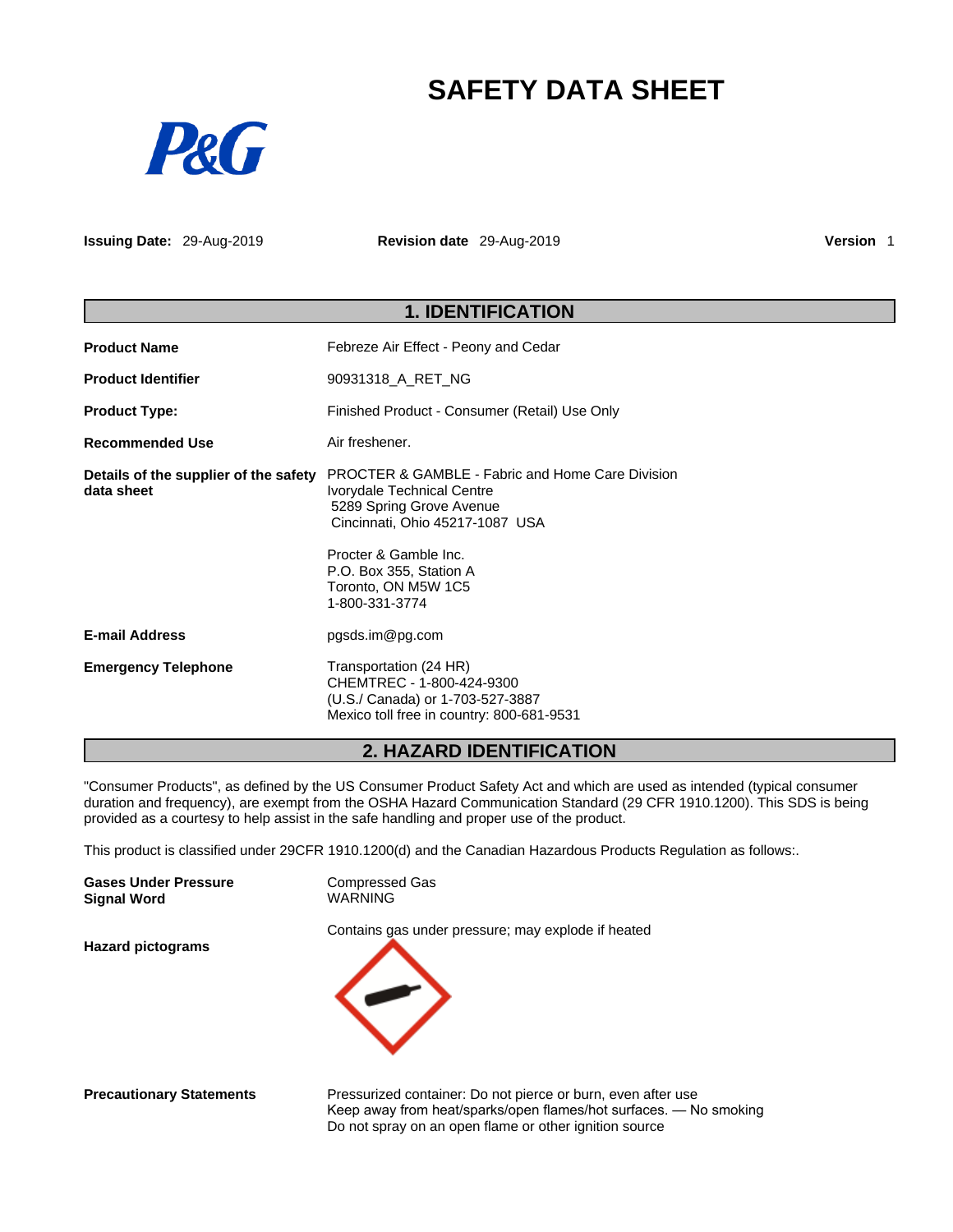**90931318\_A\_RET\_NG** - **Febreze Air Effect - Peony and Cedar** 

P410 + P403 - Protect from sunlight. Store in a well-ventilated place P102 - Keep out of reach of children

**Precautionary Statements - Response**  None

**Precautionary Statements - Storage** Protect from sunlight. Do not expose to temperatures exceeding 50 °C/122 °F

**Precautionary Statements - Disposal**None

# **3. COMPOSITION/INFORMATION ON INGREDIENTS**

# **Ingredients are listed according to 29CFR 1910.1200 Appendix D and the Canadian Hazardous Products Regulation**

| <b>Chemical Name</b> | Synonyms                | Trade Secret | <b>CAS No</b> | Weight-% |
|----------------------|-------------------------|--------------|---------------|----------|
| Ethanol              | Ethanol                 | <b>No</b>    | 64-17-5       |          |
| Hydroxycitronellal   | Octanal.                | <b>INo</b>   | 107-75-5      | 1.0      |
|                      | 7-hydroxy-3,7-dimethyl- |              |               |          |

**Additional information** Actual substance concentrations fall within the ranges stated. Maximum values do not necessarily represent the values present in the formula.

# **4. FIRST AID MEASURES**

# **First aid measures for different exposure routes**

| Eye contact                                                                             | Rinse with plenty of water. Get medical attention immediately if irritation persists.                          |
|-----------------------------------------------------------------------------------------|----------------------------------------------------------------------------------------------------------------|
| <b>Skin contact</b>                                                                     | Rinse with plenty of water. Get medical attention if irritation develops and persists.                         |
| Ingestion                                                                               | Drink 1 or 2 glasses of water. Do NOT induce vomiting. Get medical attention immediately if<br>symptoms occur. |
| <b>Inhalation</b>                                                                       | Move to fresh air. If symptoms persist, call a physician.                                                      |
| Most important symptoms/effects, None under normal use conditions.<br>acute and delayed |                                                                                                                |

### **F. Indication of immediate medical attention and special treatment needed, if necessary**

**Notes to Physician** Treat symptomatically.

# **5. FIRE-FIGHTING MEASURES**

| Suitable extinguishing media                      | Dry chemical, CO <sub>2</sub> , alcohol-resistant foam or water spray. Dry chemical. Alcohol resistant<br>foam.                           |
|---------------------------------------------------|-------------------------------------------------------------------------------------------------------------------------------------------|
| Unsuitable Extinguishing Media                    | None.                                                                                                                                     |
| <b>Special hazard</b>                             | Containers may explode when heated.                                                                                                       |
| Special protective equipment for<br>fire-fighters | As in any fire, wear self-contained breathing apparatus pressure-demand, MSHA/NIOSH<br>(approved or equivalent) and full protective gear. |
| Specific hazards arising from the<br>chemical     | Containers may explode when heated.                                                                                                       |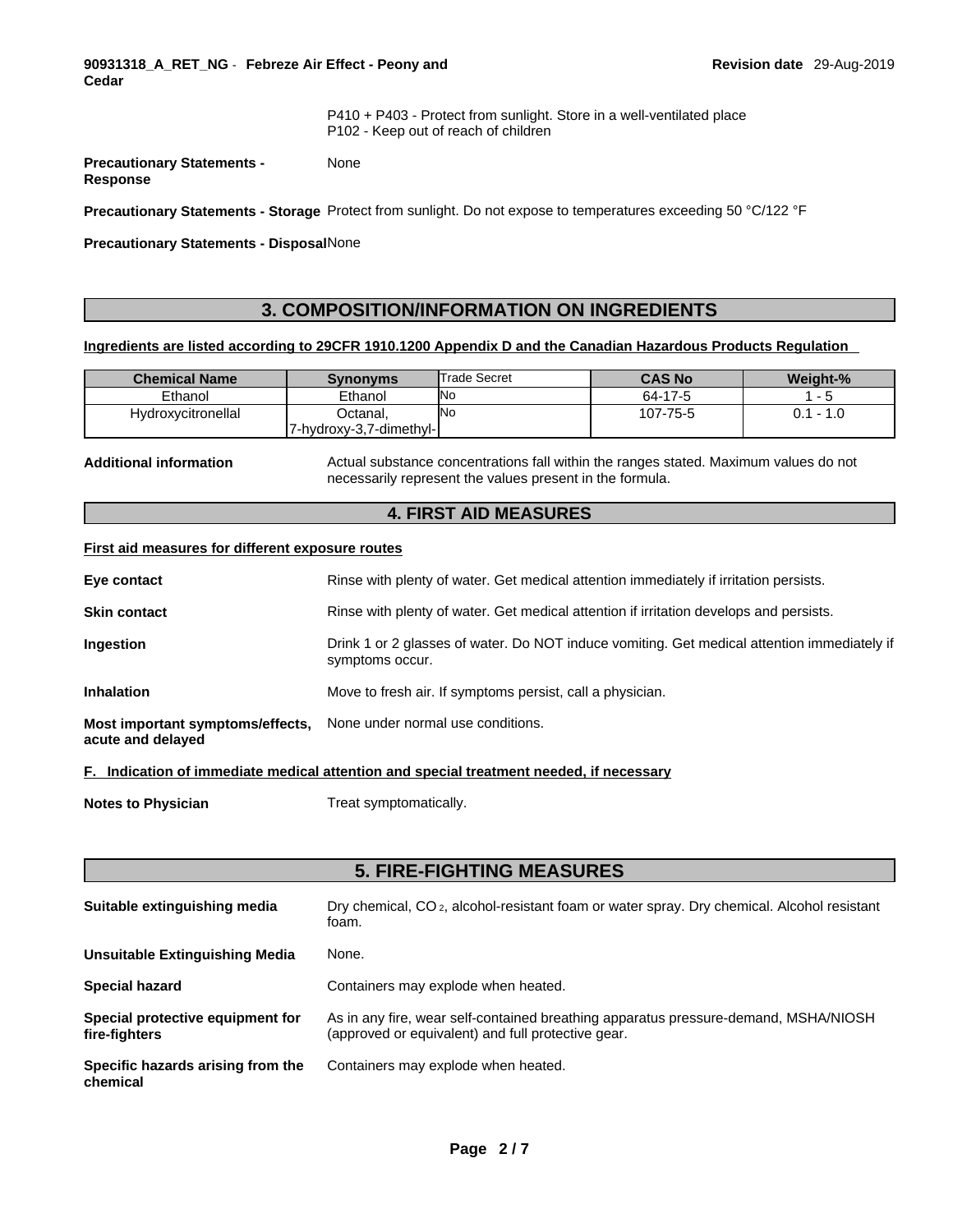# **6. ACCIDENTAL RELEASE MEASURES**

|                                                                                   | Personal precautions, protective equipment and emergency procedures                                                                                                                                                                                                       |  |  |  |
|-----------------------------------------------------------------------------------|---------------------------------------------------------------------------------------------------------------------------------------------------------------------------------------------------------------------------------------------------------------------------|--|--|--|
| <b>Personal precautions</b>                                                       | Use personal protective equipment. Do not get in eyes, on skin, or on clothing.                                                                                                                                                                                           |  |  |  |
| Advice for emergency responders                                                   | Use personal protective equipment as required.                                                                                                                                                                                                                            |  |  |  |
| <b>Environmental precautions</b>                                                  | Keep out of waterways<br>Do not discharge product into natural waters without pre-treatment or adequate dilution                                                                                                                                                          |  |  |  |
| Methods and materials for containment and cleaning up                             |                                                                                                                                                                                                                                                                           |  |  |  |
| <b>Methods for containment</b>                                                    | Absorb with earth, sand or other non-combustible material and transfer to containers for<br>later disposal. Prevent product from entering drains. Prevent further leakage or spillage if<br>safe to do so.                                                                |  |  |  |
| Methods for cleaning up                                                           | Contain spillage, and then collect with non-combustible absorbent material, (e.g. sand,<br>earth, diatomaceous earth, vermiculite) and place in container for disposal according to<br>local / national regulations (see section 13). Do not puncture or incinerate cans. |  |  |  |
|                                                                                   | 7. HANDLING AND STORAGE                                                                                                                                                                                                                                                   |  |  |  |
| <b>Precautions for safe handling</b>                                              |                                                                                                                                                                                                                                                                           |  |  |  |
| Advice on safe handling                                                           | Use personal protective equipment as required. Keep container closed when not in use.<br>Never return spills in original containers for re-use. Keep out of the reach of children.                                                                                        |  |  |  |
| Conditions for safe storage, including any incompatibilities                      |                                                                                                                                                                                                                                                                           |  |  |  |
| <b>Storage Conditions</b>                                                         | Keep containers tightly closed in a dry, cool and well-ventilated place.                                                                                                                                                                                                  |  |  |  |
| Incompatible products                                                             | None known.                                                                                                                                                                                                                                                               |  |  |  |
|                                                                                   | 8. EXPOSURE CONTROLS/PERSONAL PROTECTION                                                                                                                                                                                                                                  |  |  |  |
| <b>Control parameters</b>                                                         |                                                                                                                                                                                                                                                                           |  |  |  |
| <b>Exposure Guidelines</b>                                                        | No exposure limits noted for ingredient(s).                                                                                                                                                                                                                               |  |  |  |
| No relevant exposure guidelines for other ingredients<br><b>Exposure controls</b> |                                                                                                                                                                                                                                                                           |  |  |  |
| <b>Engineering Measures</b>                                                       | Distribution, Workplace and Household Settings:<br>Ensure adequate ventilation                                                                                                                                                                                            |  |  |  |
|                                                                                   | <b>Product Manufacturing Plant (needed at Product-Producing Plant ONLY):</b><br>Where reasonably practicable this should be achieved by the use of local exhaust<br>ventilation and good general extraction                                                               |  |  |  |
| <b>Personal Protective Equipment</b>                                              |                                                                                                                                                                                                                                                                           |  |  |  |
| <b>Eye Protection</b>                                                             | Distribution, Workplace and Household Settings:<br>No special protective equipment required                                                                                                                                                                               |  |  |  |
|                                                                                   | Product Manufacturing Plant (needed at Product-Producing Plant ONLY):<br>Use appropriate eye protection                                                                                                                                                                   |  |  |  |
|                                                                                   |                                                                                                                                                                                                                                                                           |  |  |  |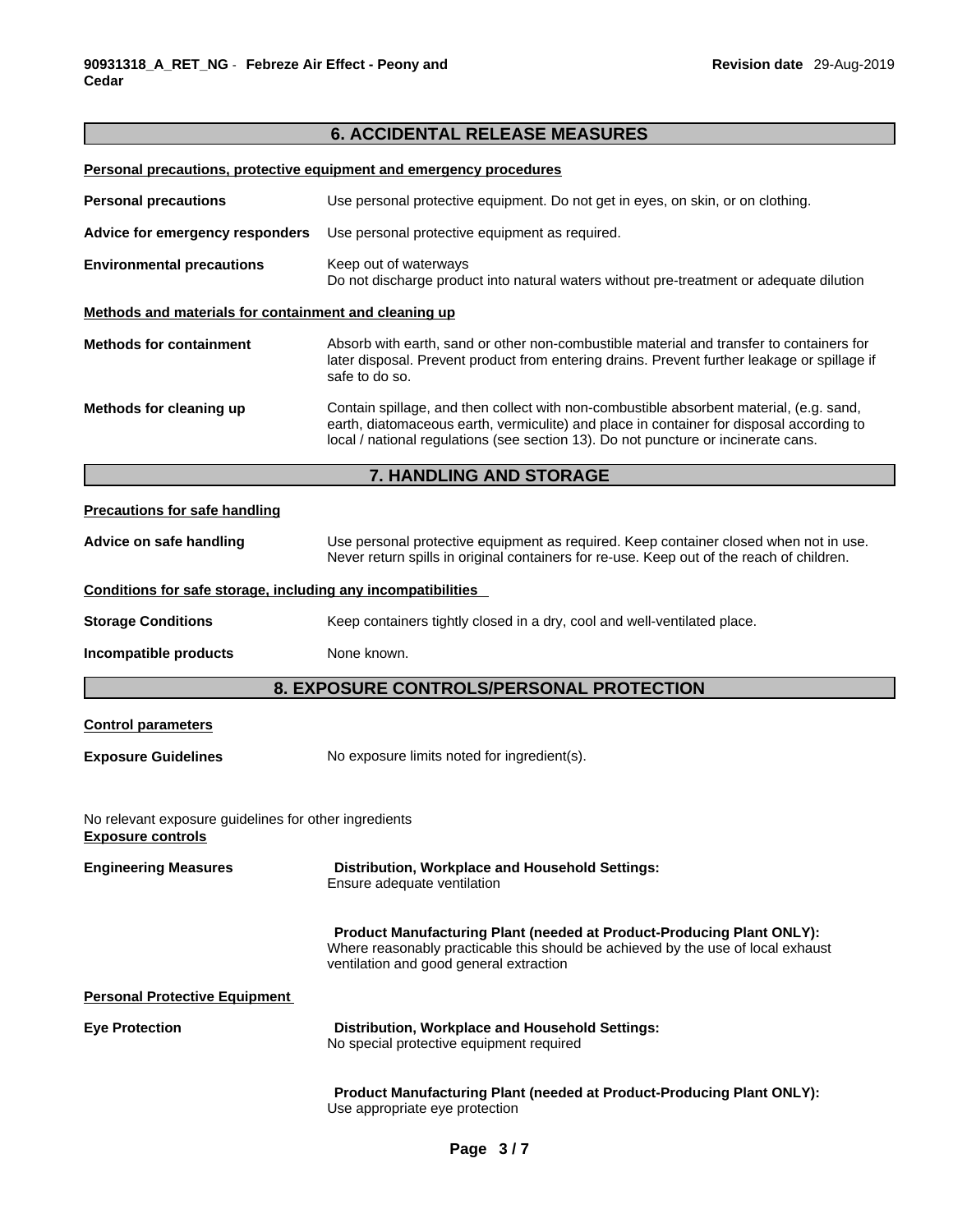**90931318\_A\_RET\_NG** - **Febreze Air Effect - Peony and Cedar** 

| <b>Hand Protection</b>          | Distribution, Workplace and Household Settings:<br>No special protective equipment required                       |
|---------------------------------|-------------------------------------------------------------------------------------------------------------------|
|                                 | <b>Product Manufacturing Plant (needed at Product-Producing Plant ONLY):</b><br>Protective gloves                 |
| <b>Skin and Body Protection</b> | Distribution, Workplace and Household Settings:<br>No special protective equipment required                       |
|                                 | <b>Product Manufacturing Plant (needed at Product-Producing Plant ONLY):</b><br>Wear suitable protective clothing |
| <b>Respiratory Protection</b>   | Distribution, Workplace and Household Settings:<br>No special protective equipment required                       |

**Product Manufacturing Plant (needed at Product-Producing Plant ONLY):** In case of inadequate ventilation wear respiratory protection

# **9. PHYSICAL AND CHEMICAL PROPERTIES**

**Physical state** Aerosol<br> **Appearance** Appearance Clear to **Appearance Clear to hazy Colorless to light yellow**<br> **Odor** Perfume **Odor threshold** No information available

| <b>Property</b><br>рH<br>Melting point / freezing point | Values<br>$4 - 5.5$<br>No information available                                                | Remarks                                  |
|---------------------------------------------------------|------------------------------------------------------------------------------------------------|------------------------------------------|
| Boiling point / boiling range<br><b>Flash point</b>     | 83 - 113 °C / 235 °F<br>°C / 122<br>°F<br>50                                                   | Closed cup. Does not sustain combustion. |
| <b>Evaporation rate</b>                                 | No information available                                                                       |                                          |
| Flammability (solid, gas)                               | No information available                                                                       |                                          |
| <b>Flammability Limits in Air</b>                       |                                                                                                |                                          |
| Upper flammability or explosive<br>limits               | No information available                                                                       |                                          |
| Lower flammability or explosive                         | No information available                                                                       |                                          |
| limits                                                  |                                                                                                |                                          |
| Vapor pressure                                          | No information available                                                                       |                                          |
| Vapor density                                           | No information available                                                                       |                                          |
| <b>Relative density</b>                                 | No information available                                                                       |                                          |
| <b>Water solubility</b>                                 | No information available                                                                       |                                          |
| <b>Partition coefficient</b>                            | No information available                                                                       |                                          |
| <b>Autoignition temperature</b>                         | No information available                                                                       |                                          |
| <b>Decomposition temperature</b>                        | No information available                                                                       |                                          |
| Viscosity                                               | No information available                                                                       |                                          |
| VOC Content (%)                                         | Products comply with US state and federal regulations for VOC content in consumer<br>products. |                                          |

# **10. STABILITY AND REACTIVITY**

| <b>Reactivity</b>               | None under normal use conditions.        |
|---------------------------------|------------------------------------------|
| <b>Stability</b>                | Stable under normal conditions.          |
| <b>Hazardous polymerization</b> | Hazardous polymerization does not occur. |
| <b>Hazardous Reactions</b>      | None under normal processing.            |

Perfume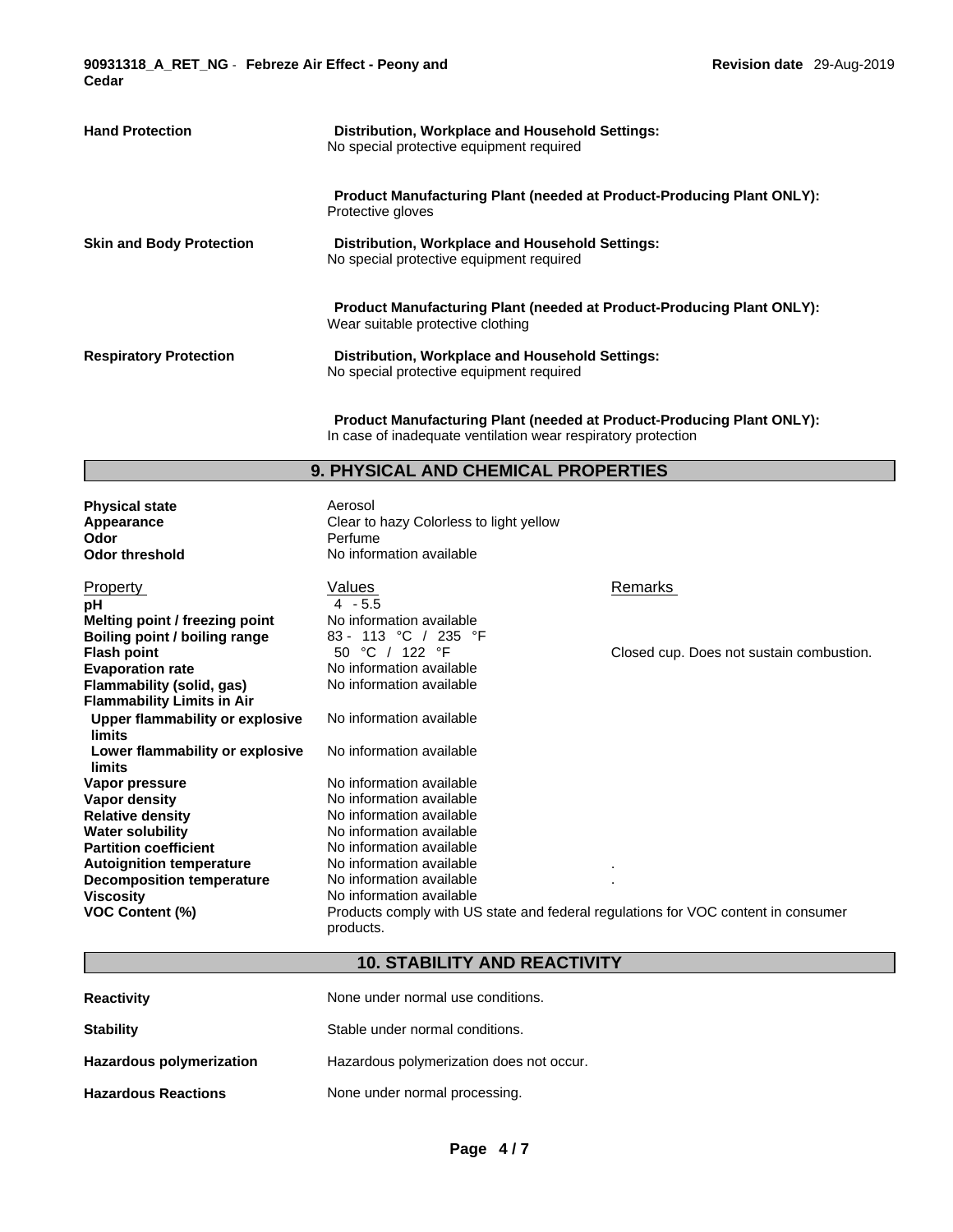**90931318\_A\_RET\_NG** - **Febreze Air Effect - Peony and Cedar** 

**Conditions to Avoid** None under normal processing.

**Incompatible materials** None in particular.

**Hazardous decomposition products** None under normal use conditions.

# **11. TOXICOLOGICAL INFORMATION**

### **Product Information Information on likely routes of exposure**

| <b>Inhalation</b>   | Intentional misuse by deliberately concentrating and inhaling contents may be harmful or |
|---------------------|------------------------------------------------------------------------------------------|
|                     | fatal.                                                                                   |
| <b>Skin contact</b> | No known effect.                                                                         |
| Ingestion           | No known effect.                                                                         |
| Eye contact         | No known effect.                                                                         |

# **Delayed and immediate effects as well as chronic effects from short and long-term exposure**

| <b>Acute toxicity</b>             | No known effect. |
|-----------------------------------|------------------|
| <b>Skin corrosion/irritation</b>  | No known effect. |
| Serious eye damage/eye irritation | No known effect. |
| <b>Skin sensitization</b>         | No known effect. |
| <b>Respiratory sensitization</b>  | No known effect. |
| Germ cell mutagenicity            | No known effect. |
| <b>Neurological Effects</b>       | No known effect. |
| <b>Reproductive toxicity</b>      | No known effect. |
| Developmental toxicity            | No known effect. |
| <b>Teratogenicity</b>             | No known effect. |
| STOT - single exposure            | No known effect. |
| <b>STOT - repeated exposure</b>   | No known effect. |
| <b>Target Organ Effects</b>       | No known effect. |
| <b>Aspiration hazard</b>          | No known effect. |
| Carcinogenicity                   | No known effect. |

# **Component Information**

| <b>Chemical Name</b> | <b>CAS No</b> | Oral LD50            | <b>Dermal LD50</b> | <b>Inhalation LC50</b> |
|----------------------|---------------|----------------------|--------------------|------------------------|
| Ethanol              | 64-17-5       | 10470 mg/kg bw (OECD |                    |                        |
|                      |               | 401                  |                    |                        |

# **12. ECOLOGICAL INFORMATION**

### **Ecotoxicity**

The product is not expected to be hazardous to the environment.

| Persistence and degradability    | No information available. |
|----------------------------------|---------------------------|
| <b>Bioaccumulative potential</b> | No information available. |
| <b>Mobility</b>                  | No information available. |
| Other adverse effects            | No information available. |

# **13. DISPOSAL CONSIDERATIONS**

# **Waste treatment methods**

#### **Waste from Residues/Unused Products**  Aerosol cans, when disposed as waste, are regulated as D003 reactive hazardous waste in some States because of their potential to explode when heated. Check with your State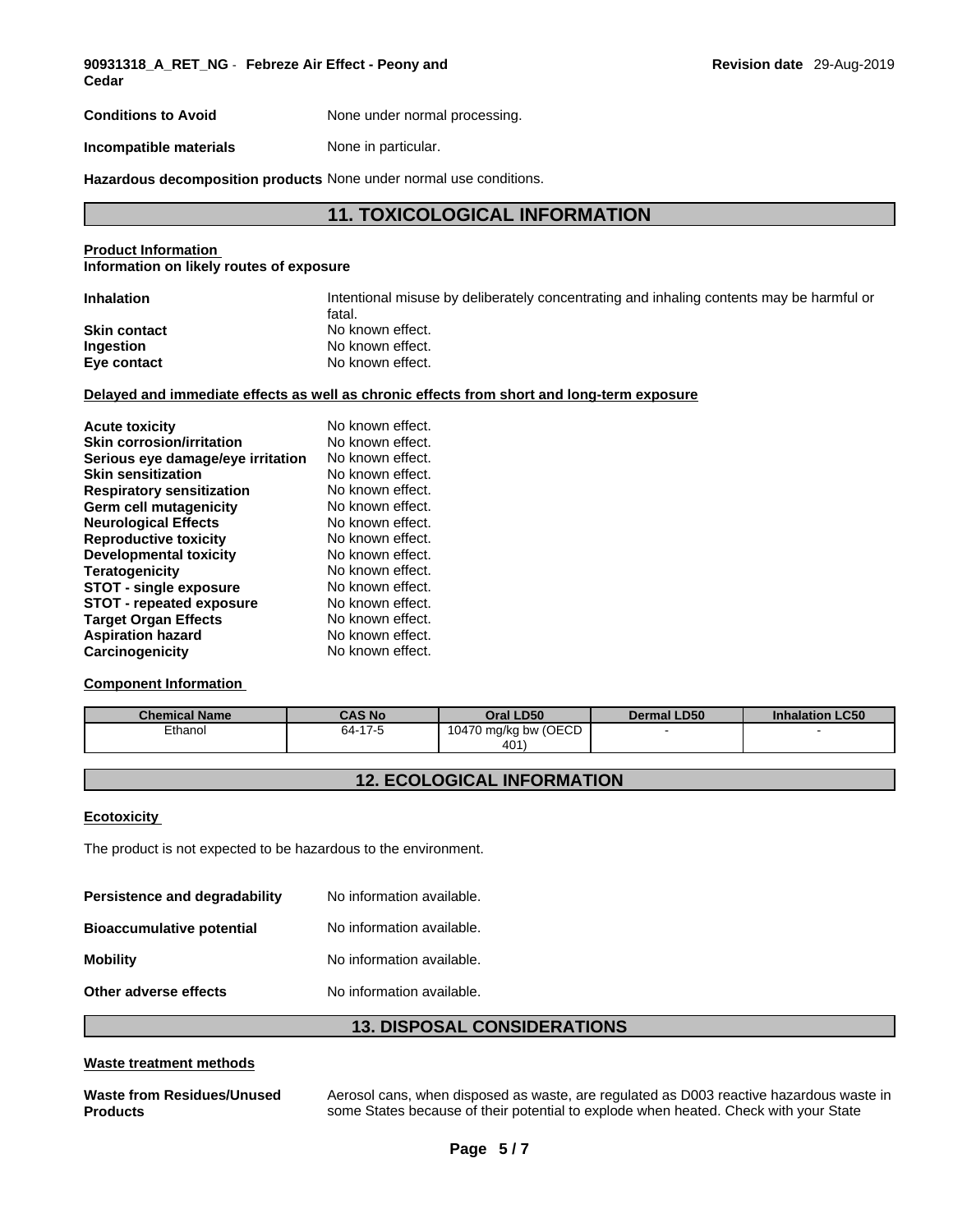environmental agency for guidance.

**Contaminated packaging <b>Pressurized container:** Do not pierce or burn, even after use.

**California Hazardous Waste Codes** 331 **(non-household setting)**

# **14. TRANSPORT INFORMATION**

# **DOT**

| UN no                           | <b>UN1950</b>         |
|---------------------------------|-----------------------|
| UN Proper shipping name         | <b>AEROSOLS</b>       |
| <b>Description</b>              | UN1950, AEROSOLS, 2.2 |
| <b>Hazard Class</b>             | 2.2                   |
| <b>Packaging Exceptions</b>     | 306                   |
| <b>Bulk packaging</b>           | None                  |
| Non-bulk Packaging              | None                  |
| <b>Emergency Response Guide</b> | 126                   |
| <b>Number</b>                   |                       |

Product may be shipped as Limited Quantity in retail packaging The shipper is responsible for identifying any exemptions, including Limited Quantity, that may apply based on package size

### **IMDG**

| <b>UN Number</b>           | UN1950.                                                                                                                      |
|----------------------------|------------------------------------------------------------------------------------------------------------------------------|
| UN proper shipping name    | <b>AEROSOLS</b>                                                                                                              |
| <b>Description</b>         | UN1950. AEROSOLS, 2.2                                                                                                        |
| Transport hazard class(es) | 2.2                                                                                                                          |
| EmS-No.                    | $F-D.S-U$                                                                                                                    |
|                            | The shipper is responsible for identifying any exemptions, including Limited Quantity, that may apply based on package size. |

### **IATA**

| <b>UN Number</b>           | UN1950                               |
|----------------------------|--------------------------------------|
| UN proper shipping name    | AEROSOLS, NON-FLAMMABLE              |
| <b>Description</b>         | UN1950, AEROSOLS, NON-FLAMMABLE, 2.2 |
| Transport hazard class(es) | 2.2                                  |
|                            |                                      |

# **15. REGULATORY INFORMATION**

### **U.S. Federal Regulations**

# **SARA 313**

Section 313 of Title III of the Superfund Amendments and Reauthorization Act of 1986 (SARA). This product does not contain any chemicals which are subject to the reporting requirements of the Act and Title 40 of the Code of Federal Regulations, Part 372

# **CERCLA**

This material, as supplied, does not contain any substances regulated as hazardous substances under the Comprehensive Environmental Response Compensation and Liability Act (CERCLA) (40 CFR 302) or the Superfund Amendments and Reauthorization Act (SARA) (40 CFR 355). There may be specific reporting requirements at the local, regional, or state level pertaining to releases of this material.

# **Clean Air Act,Section 112 Hazardous Air Pollutants (HAPs) (see 40 CFR 61)**

This product does not contain any substances regulated as hazardous air pollutants (HAPS) under Section 112 of the Clean Air Act Amendments of 1990.

### **Clean Water Act**

This product does not contain any substances regulated as pollutants pursuant to the Clean Water Act (40 CFR 122.21 and 40